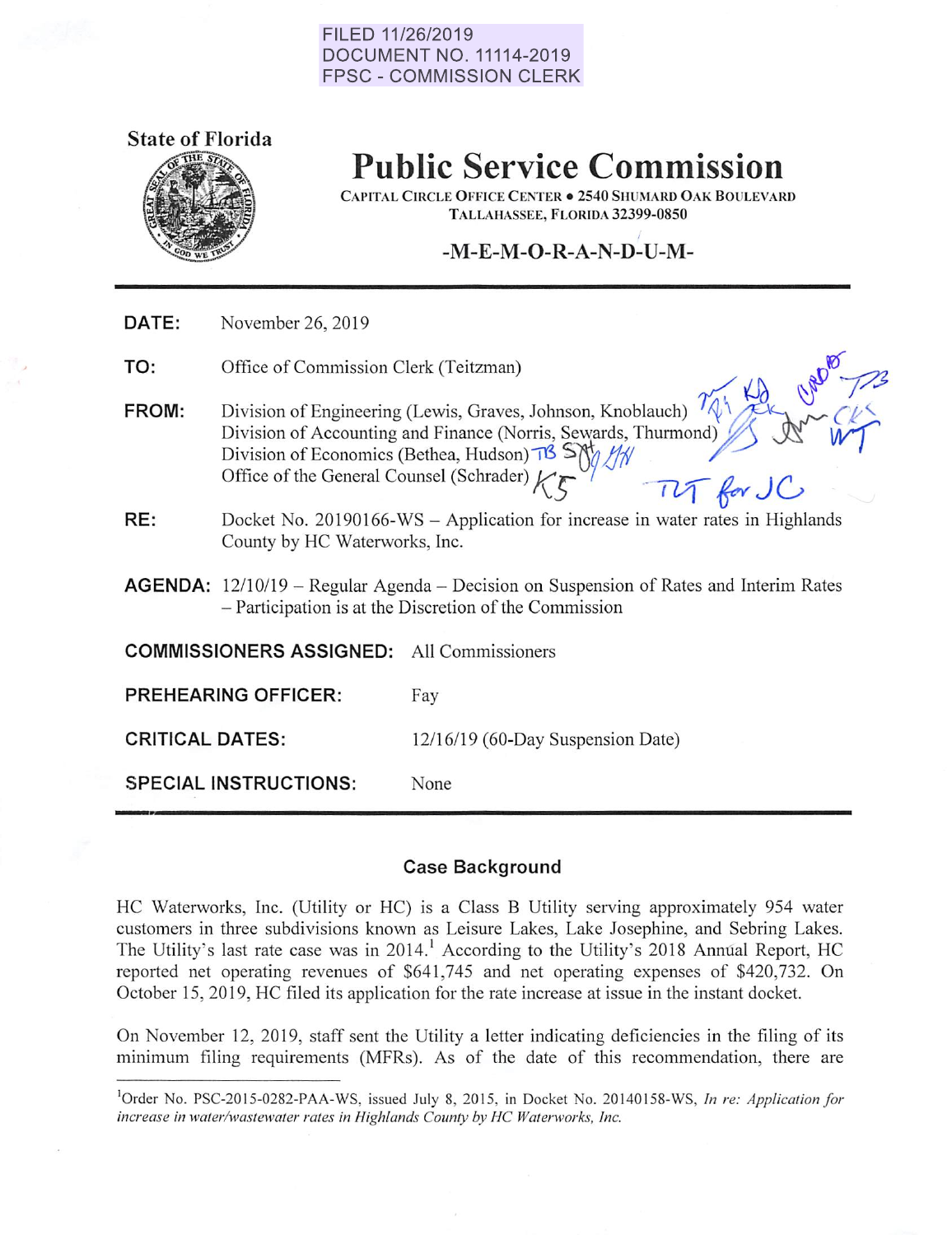Docket No. 20190166-WS Date: November 26, 2019

deficiencies in the MFRs. The Utility requested that the application be processed using the Proposed Agency Action (PAA) procedure and requested interim rates. The test year established for interim and final rates is based on a 13-month average for the period ended June 30, 2019. HC requested an interim revenue increase of \$137,384 (24.11 percent). The Utility requested a final revenue increase of \$175,171 (30.75 percent).

The 60-day statutory deadline for the Commission to suspend the Utility's requested final rates and approve interim rates is December 16, 2019. This recommendation addresses the suspension of the Utility's requested final rates and its requested interim rates. The Commission has jurisdiction pursuant to Sections 367.081 and 367.082, Florida Statutes (F.S.).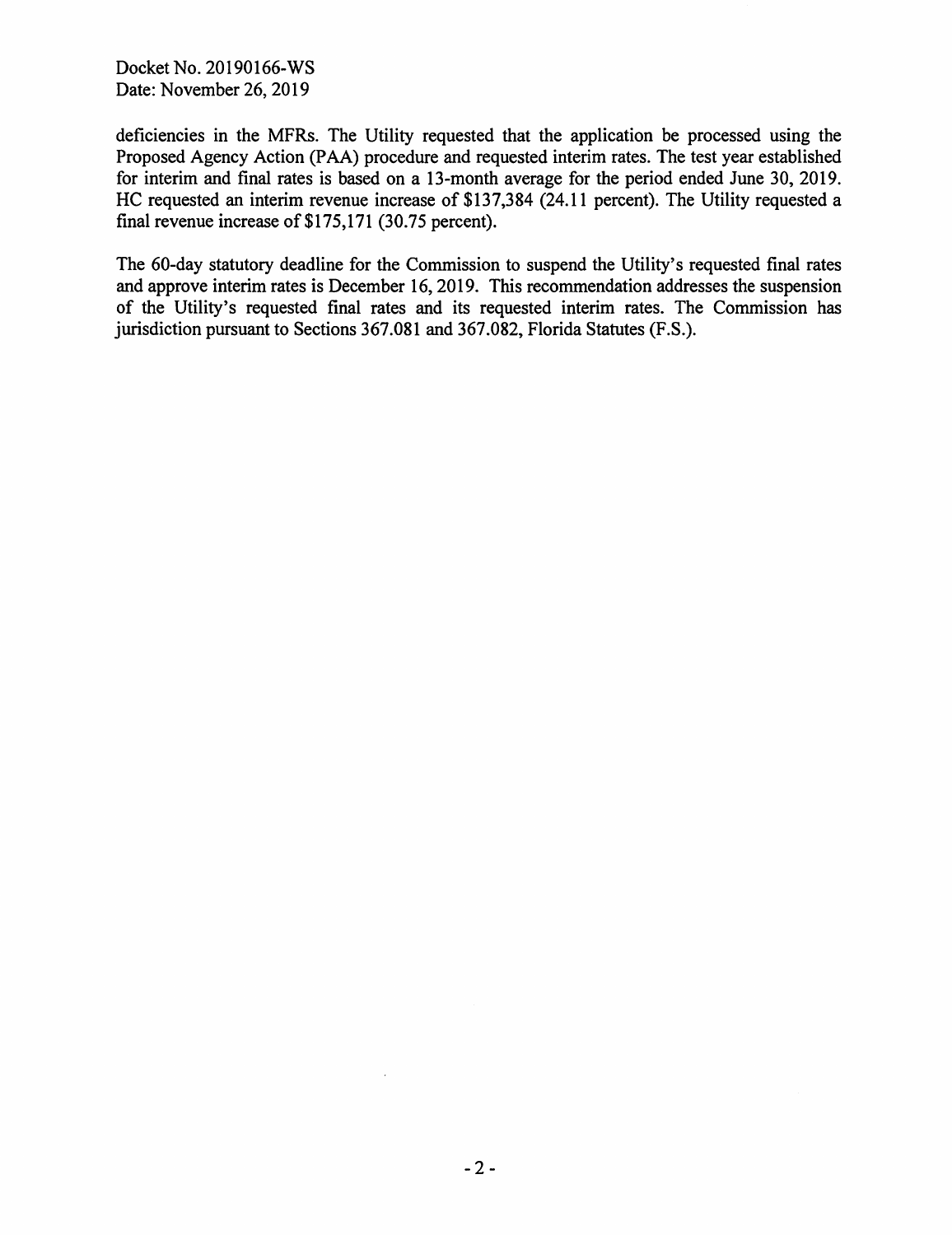### **Discussion of Issues**

**Issue 1:** Should the Utility's proposed final water rates be suspended?

**Recommendation:** Yes. HC's proposed final water rates should be suspended. (Lewis, Johnson, Knoblauch, Bethea)

**Staff Analysis:** Section 367.081(6), F.S., provides that the Commission may, for good cause, withhold consent to the implementation of requested rates within 60 days after the date the rate request is filed. Further, Section 367.081(10), F.S., permits the proposed rates to go into effect (secured and subject to refund) at the expiration of five months from the official date of filing if: (1) the Commission has not acted upon the requested rate increase; or (2) the Commission's action is protested by a party other than the Utility.

Staff reviewed the filing and considered the information filed in support of the rate application and the proposed final rates. Staff believes that further investigation of this information, including on-site reviews, is needed. Staff initiated an audit of HC's books and records. The audit is tentatively due on January 20, 2020. In addition, staff sent its first data request to the Utility on November 21, 2019. The Utility's response to the data request is due on December 20, 2019. Based on the foregoing, staff recommends HC's proposed final water rates be suspended.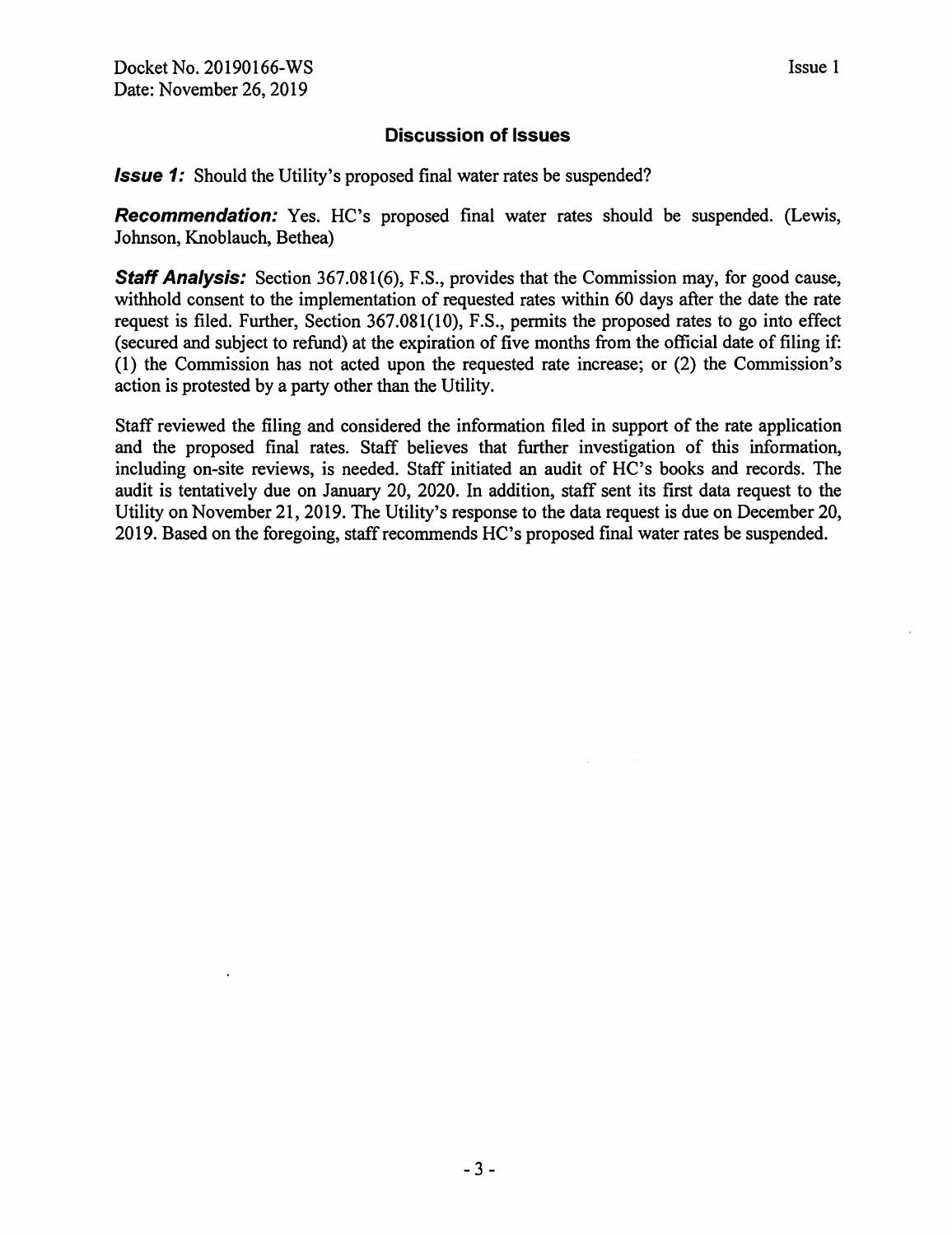**Issue 2:** Should any interim revenue increase be approved?

**Recommendation:** Yes. HC should be authorized to collect annual revenues as indicated below:

|                                       | <b>Adjusted Test</b><br><b>Year Revenues</b> | \$ Increase | Revenue<br>Requirement | % Increase |
|---------------------------------------|----------------------------------------------|-------------|------------------------|------------|
| Water                                 | \$569,711                                    | \$66,364    | \$636,075              | 11.65%     |
| (Thurmond, Lewis, Johnson, Knoblauch) |                                              |             |                        |            |

**Staff Analysis:** On October 15, 2019, HC filed its rate base, cost of capital, and operating statements to support its requested interim increase in rates. Pursuant to Section 367.082(1), F.S., in order to establish a prima facie entitlement for interim relief, the Utility shall demonstrate that it is earning outside the range of reasonableness on its rate of return. Pursuant to Section 367.082(2)(a), F.S., in a proceeding for an interim increase in rates, the Commission shall authorize, within 60 days of the filing for such relief, the collection of rates sufficient to earn the minimum of the range of rate of return. Based on the Utility's filing and the recommended adjustments below, staff believes that the Utility has demonstrated a prima facie entitlement in accordance with Section 367.082(1), F.S.

Pursuant to Section 367.082(5)(b)1., F.S., the achieved rate of return for interim purposes must be calculated by applying adjustments consistent with adjustments made in the Utility's most recent rate proceeding and annualizing any rate changes. Staff reviewed HC's interim request, as well as the order from the Utility's most recent rate proceeding, and believes adjustments are necessary as discussed below. Staff has attached accounting schedules to illustrate staffs recommended rate base, capital structure, and test year operating income amounts. Rate base is labeled as Schedule No. 1-A, with the adjustments shown on Schedule No. 1-B. Capital structure is labeled as Schedule No. 2. Operating income is labeled as Schedule No. 3-A, with the adjustments shown on Schedule No. 3-B.

#### **Rate Base**

Pursuant to Section 367.082, F.S., the method used to calculate Used and Useful (U&U) in HC's last rate case must be used for interim purposes. In Order No. PSC-2015-0282-PAA-WS, the Commission found that HC's system of water treatment plants, on a consolidated basis, was 89.9 percent U&U.<sup>2</sup> Additionally, the Commission found HC's storage to be 100 percent U&U, and the consolidated water distribution systems were found to be 95.3 percent U&U. Based on a review of the prior order and the Utility's filing in this case, staff recommends that the water treatment plant be considered 89.9 percent U&U, its storage be considered 100 percent U&U, and its water distribution system be considered 95.3 percent U&U.

In its filing, the Utility made a non-U&U adjustment of \$166,262 to reduce plant in service and a \$54,927 reduction to accumulated depreciation, for a net reduction of \$111,335 to rate base. Staff recommends an adjustment to further increase the non-U&U adjustment to rate base by \$82,185.

<sup>2</sup> Order No. PSC-2015-0282-PAA-WS, issued July 8, 2015, in Docket No. 20140158-WS, *In re: Application for increase in water/wastewater rates in Highlands County by HC Waterworks, Inc.*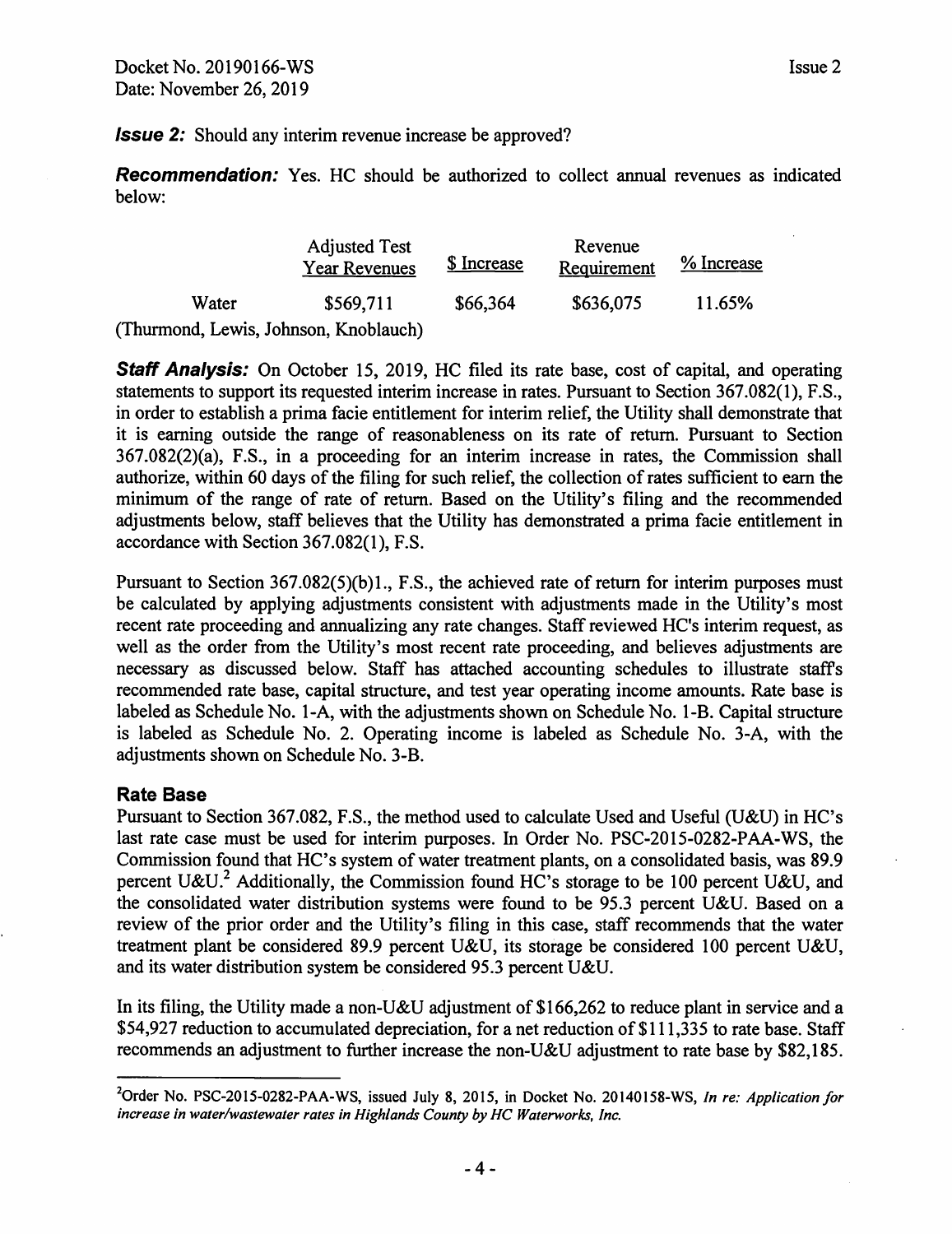In addition, staff recommends a corresponding adjustment to further decrease depreciation expense and property tax expense by \$4,480 and \$1,564, respectively.

Pursuant to Rule 25-30.433(5), Florida Administrative Code (F.A.C.), the averaging method used by the Commission to calculate rate base and cost of capital in a rate case proceeding shall be the beginning and end-of-year average for Class B utilities. The Utility's interim filing reflected the accumulated depreciation balance from the beginning of the test year. Staff recommends an increase of \$83,822 to accumulated depreciation to reflect the average balance. Additionally, corresponding MFR Schedule A-9, reflected an accumulated depreciation balance of \$7,640 for transportation equipment. However, the corresponding plant account had a zero balance. The same plant account also reflected depreciation expense of \$1,389 in the test year. Upon further review of the Final Order from HC's last rate case, this account was brought to a zero balance to remove negative depreciation. Since there have been no plant additions since that case, staff recommends a decrease in accumulated depreciation of \$7,640 and a corresponding decrease to depreciation expense of \$1,389. In total, staff recommends a net increase to accumulated depreciation of \$76,182 (\$83,822 - \$7,640).

On interim MFR Schedule G-2, the Utility reflected a contribution in aid of construction (CIAC) balance of \$904,320. Upon review of corresponding MFR Schedule A-12, staff found this balance does not include \$11,395 of CIAC associated with main extension charges. Therefore, staff recommends an increase of \$11,395 to CIAC to reflect the main extension charge CIAC incorrectly excluded.

Pursuant to Rule 25-30.433(3), F.A.C., the working capital allowance for Class B utilities shall be calculated using the formula method (one-eighth of operation and maintenance expenses). As a result of the adjustments staff is recommending to operation and maintenance (O&M) a corresponding decrease of working capital by \$1,754. This results in a working capital allowance of \$46,545 (\$372,364/8). Based on the above, staff recommends that HC's interim rate base should be \$2,415,696.

#### **Cost of Capital**

Pursuant to Section 367.082(2)(a), F.A.C., in a proceeding for an interim increase in rates, the Commission shall authorize, within 60 days of the filing of such relief, the collection of rates sufficient to earn the minimum of the range of return calculated in accordance with subparagraph (5)(b)2. Based on the above, staff recommends an interim return on equity for HC be lowered from 9.67 percent to 8.52 percent, consistent with Order No. PSC-2015-0282-PAA-WS.<sup>3</sup>

Pursuant to Rule 25-30.433(5), F.A.C., the averaging method used by the Commission to calculate rate base and cost of capital in a rate case proceeding shall be the beginning and end-ofyear average for Class B utilities. In its filing, the Utility used a 13-month average to calculate customer deposits. As a result, staff decreased customer deposits by \$4,316 to reflect the beginning and end-of-year average.

<sup>3</sup> Order No. PSC-2015-0282-PAA-WS, issued July 8, 2015, In Docket No. 140158-WS, *In re: Application for increase in water/wastewater rates in Highlands County by HC Waterworks, Inc.*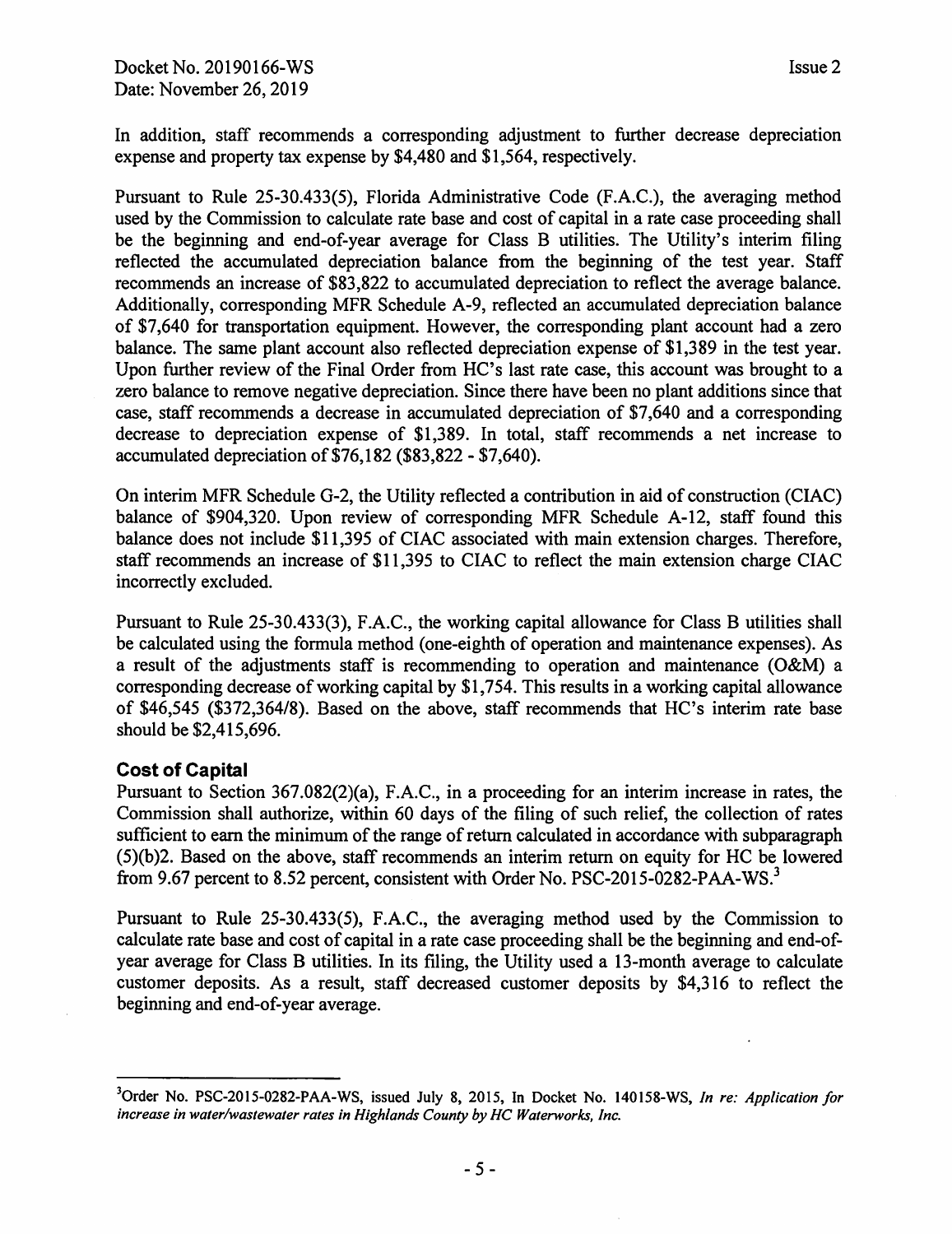Based on the above, staff recommends that the overall cost of capital be reduced from 7.39 percent to 6.83 percent.

#### **Net Operating Income**

In order to attain the appropriate amount of interim test year operation revenues, staff removed the Utility's requested interim revenue increase of \$137,384. Staff also reduced regulatory assessment fees (RAFs) by \$15,547 to reflect the removal of the Utility's requested revenue increase. Based on the above, staff recommends that the appropriate test year operating income, before any revenue increase is \$101,608.

On interim MFR Schedule G-4, the Utility reflected an O&M expense in the amount of \$386,388. Upon review of corresponding MFR Schedules B-1 and B-3, staff determined that the total included adjustments to the test year amount. Staff reviewed these adjustments and recommends removing the proforma adjustments made to increase chemical expense by \$3,473 and purchased power expense by \$7,262, as interim does not allow for pro forma adjustments. Additionally, staff recommends removing \$1,486 of rate case expense corresponding to the current rate case. Therefore, staff recommends a total decrease to O&M of \$12,221 (\$3,473 +  $$7,262 + $1,486$ ).

Rule 25-30.4325(l)(e), F.A.C., describes excessive unaccounted water as unaccounted for water in excess of 10 percent of the amount produced. Based on its MFRs, HC listed that in the test year 53,224,000 gallons were pumped, 33,693,000 gallons were sold, and 12,944,919 gallons were used for other uses, on a consolidated basis. The Utility calculated that 6,586,081 gallons or 12.4 percent of the water was unaccounted for, resulting in 2.4 percent of excessive unaccounted water. Applying staff's recommended EUW percentage results in a decrease to purchased power expense of \$959 (2.4 percent x \$39,975) and a decrease to chemical expense of \$844 (2.4 percent x \$35,152). This results in a total EUW O&M expense reduction of \$1,803.

On interim MFR Schedule G-4, the Utility reflected depreciation expense of \$134,552. Upon review of corresponding MFR Schedule B-13, staff determined that the total amount included \$11,449 of depreciation expense associated with pro forma items. As a result, staff recommends a decrease to depreciation expense of \$11,449.

#### **Revenue Requirement**

Based on the above adjustments, staff recommends a revenue requirement of \$636,075. This represents an interim increase in annual revenues of \$66,364 (or 11.65 percent). This increase will allow the Utility the opportunity to recover its operating expenses and earn 6.83 percent return on its rate base.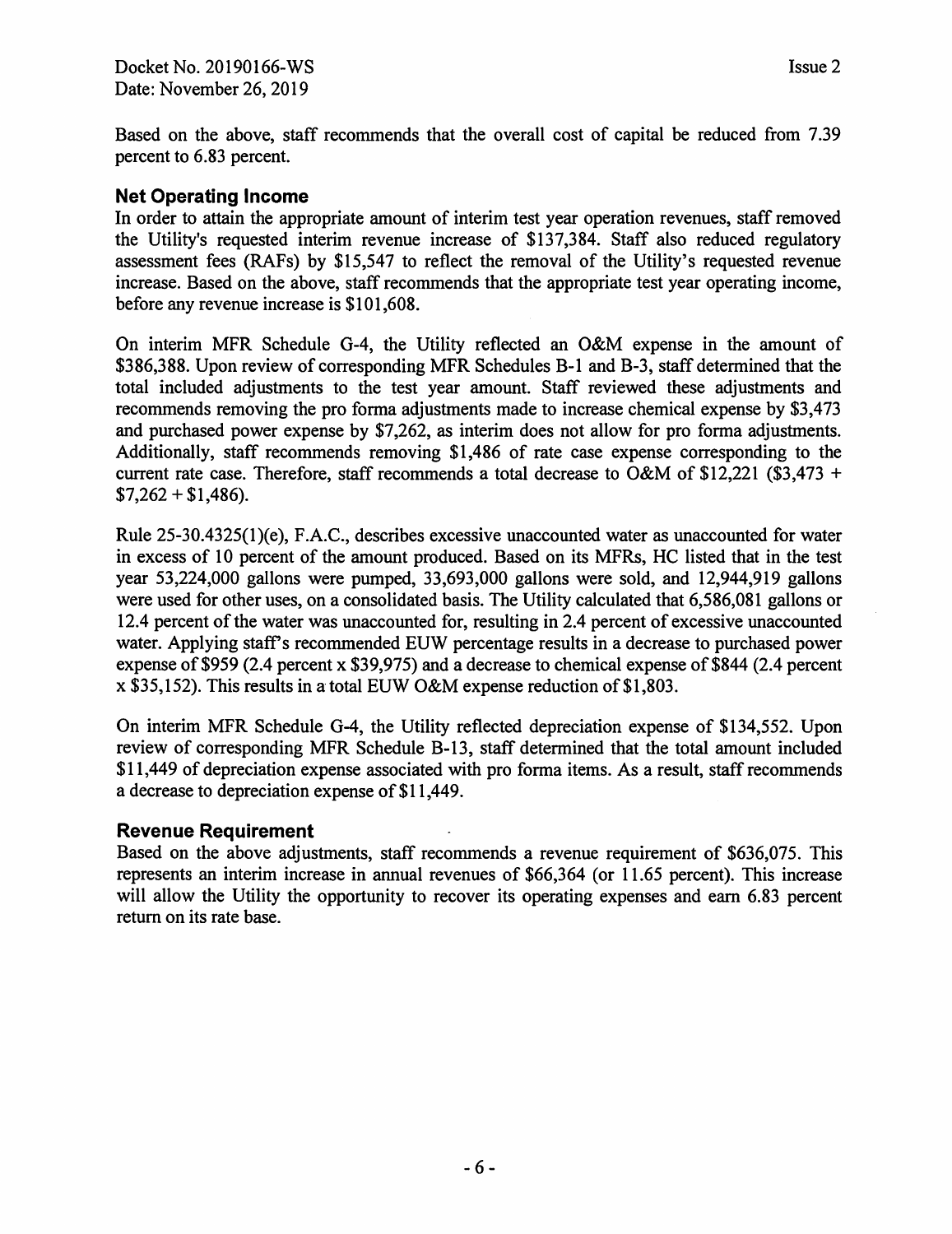**Issue 3:** What are the appropriate interim water rates?

**Recommendation:** The recommended interim rate increase of 11.86 percent for water should be applied as an across-the-board increase to the existing service rates. The rates, as shown on Schedule No. 4, should be effective for service rendered on or after the stamped approval date on the tariff sheets pursuant to Rule 25-30.475(1 ), F.A.C. The Utility should file revised tariff sheets and a proposed customer notice to reflect the Commission-approved rates. In addition, the approved rates should not be implemented until the required security has been filed, staff has approved the proposed customer notice, and the notice has been received by the customers. The Utility should provide proof of the date notice was given to customers within 10 days of the date of the notice. (Bethea)

**Staff Analysis:** Staff recommends that interim service rates for HC Waterworks be designed to allow the Utility the opportunity to generate annual operating revenues of \$636,075 for water. Before removal of miscellaneous revenues, this would result in an increase of \$66,364 (11.65 percent). To determine the appropriate increase to apply to the service rates, miscellaneous revenues should be removed from the test year revenues. The calculation is as follows:

|    | Percentage Service Rate Increase                         |           |
|----|----------------------------------------------------------|-----------|
|    |                                                          | Water     |
|    | <b>Total Test Year Revenues</b>                          | \$569,711 |
|    | 2 Less: Miscellaneous Revenues                           | \$10,237  |
| 3. | <b>Test Year Revenues from Service Rates</b>             | \$559,474 |
|    | 4 Revenue Increase                                       | \$66,364  |
| 5. | Percentage Service Rate Increase (Line 4/Line 3)         | 11.86%    |
|    | Source: Staff's Recommended Revenue Requirement and MFRs |           |

# **Table 3**

Staff recommends that the interim rate increase of 11.86 percent for water be applied as an across-the-board increase to the existing service rates. The rates, as shown on Schedule No. 4 should be effective for service rendered on or after the stamped approval date on the tariff sheets pursuant to Rule 25-30.475(1), F.A.C. The Utility should file revised tariff sheets and a proposed customer notice to reflect the Commission-approved rates. In addition, the approved rates should not be implemented until the required security has been filed, staff has approved the proposed customer notice, and the notice has been received by the customers. The Utility should provide proof of the date notice was given to customers within 10 days of the date of the notice.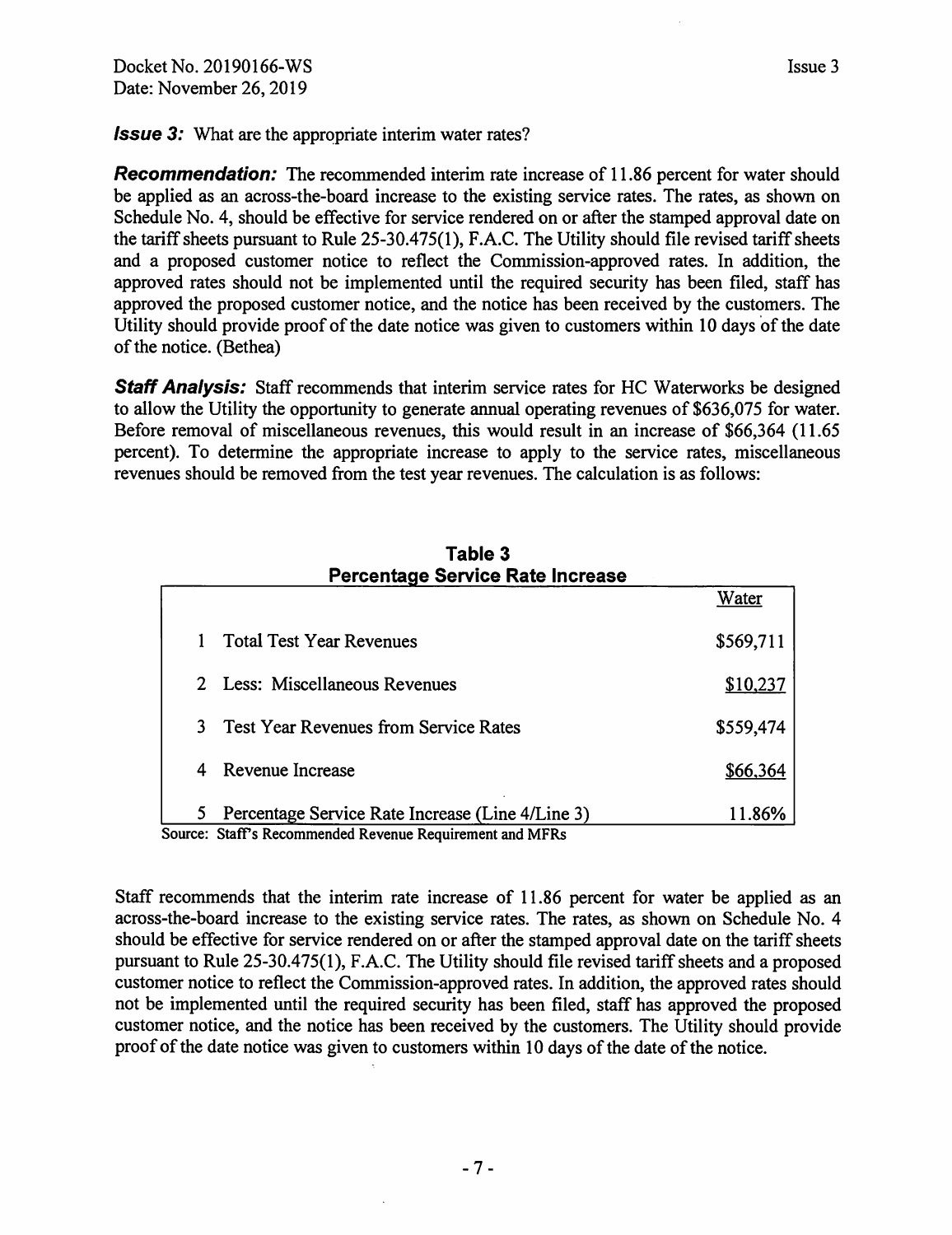**Issue 4:** What is the appropriate security to guarantee the interim increase?

**Recommendation:** The appropriate security to guarantee the funds collected subject to refund is a corporate undertaking. (Thurmond)

**Staff Analysis:** Pursuant to Section 367.082, F.S., revenues collected under interim rates shall be placed under bond, escrow, letter of credit, or corporate undertaking subject to refund with interest at a rate ordered by the Commission. As recommended in Issue 2, the recommended total annual interim revenue increase is \$66,364. Staff calculated the potential refund of revenues and interest collected under interim conditions in accordance with Rule 25-30.360, F.A.C., and determined the amount to be \$44,511. This amount is based on an estimated eleven months of revenue being collected from staffs recommended interim rates over the Utility's current authorized rates.

The owner/president provided the most recent three years of his personal financial net worth. Staff reviewed the confidential personal financial information provided by the owner/president.<sup>4</sup> Staff believes that in this circumstance the owner/president has demonstrated the financial ability and wherewithal to guarantee the interim refund in this rate increase, if necessary. Further, the owner/president provided a personal guarantee in the amount of \$44,511, in this docket. *<sup>5</sup>*

Pursuant to Rule 25-30.360(6), F.A.C., the Utility should provide a report by the 20th day of each month indicating the monthly and total revenue collected subject to refund. Should a refund be required, the refund should be with interest and undertaken in accordance with Rule 25- 30.360, F.A.C. Under no circumstances should maintenance and administrative costs associated with any refund be borne by the customers. Such costs are the responsibility of, and should be borne by, the Utility.

Accordingly, the appropriate security to guarantee the funds collected subject to refund is a corporate undertaking.

 $^{4}$ Document No. 10882-2019 in Docket No. 20190166-WU.<br><sup>5</sup>Document No. 10817-2010 in Docket No. 20100166 WU.

 $3$ Document No. 10817-2019 in Docket No. 20190166-WU.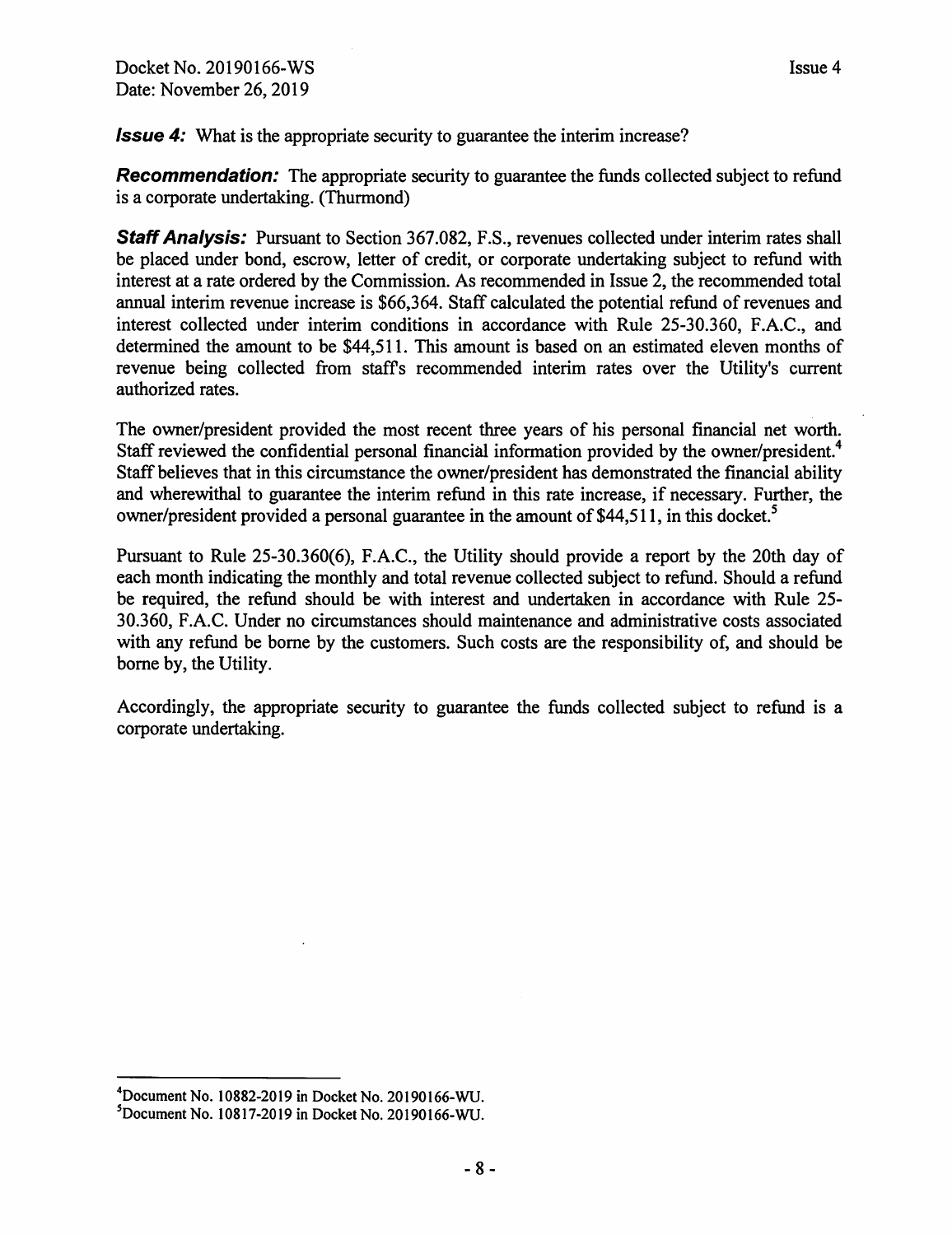Docket No. 20190166-WS Date: November 26, 2019

**Issue 5:** Should this docket be closed?

**Recommendation:** The docket should remain open pending the Commission's PAA decision on the Utility's requested rate increase. (Schrader)

**Staff Analysis:** The docket should remain open pending the Commission's PAA decision on the Utility's requested rate increase.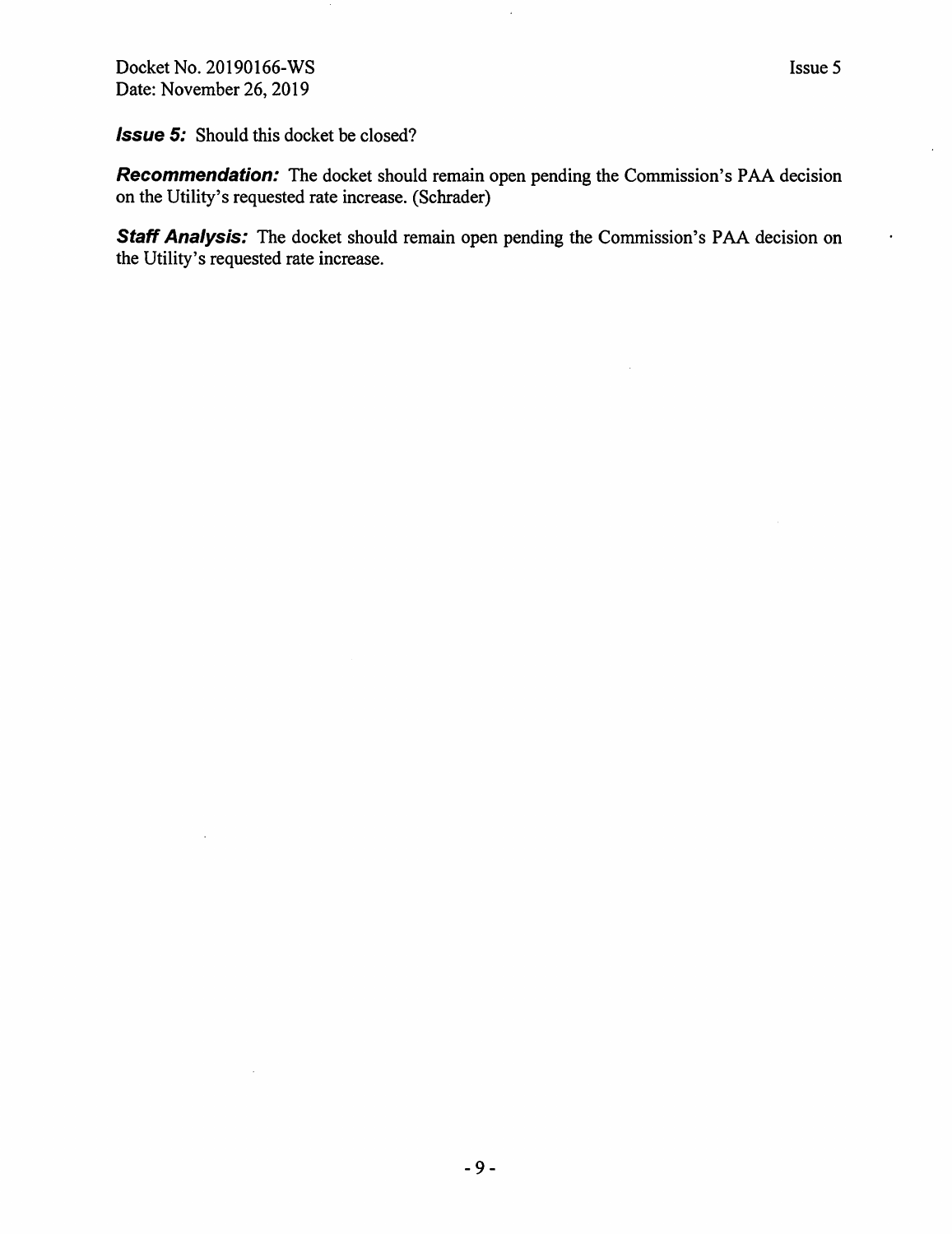|                         | HC Waterworks, Inc.<br><b>Schedule of Water Rate Base</b><br>Test Year Ended 6/30/2019 |                                           |                                    |                                                    |                                  | Schedule No. 1-A<br>Docket No. 20190166-WS   |
|-------------------------|----------------------------------------------------------------------------------------|-------------------------------------------|------------------------------------|----------------------------------------------------|----------------------------------|----------------------------------------------|
|                         | Description                                                                            | <b>Test Year</b><br>Per<br><b>Utility</b> | <b>Utility</b><br>Adjust-<br>ments | Adjusted<br><b>Test Year</b><br><b>Per Utility</b> | <b>Staff</b><br>Adjust-<br>ments | <b>Staff</b><br>Adjusted<br><b>Test Year</b> |
| 1                       | <b>Plant in Service</b>                                                                | \$4,654,511                               | \$0                                | \$4,654,511                                        | \$0                              | \$4,654,511                                  |
| $\overline{2}$          | Land and Land Rights                                                                   | 25,450                                    | $\bf{0}$                           | 25,450                                             | 0                                | 25,450                                       |
| $\overline{\mathbf{3}}$ | Non-used and Useful Components                                                         | $\pmb{0}$                                 | (111, 335)                         | (111, 335)                                         | (82, 185)                        | (193, 520)                                   |
| 4                       | <b>Accumulated Depreciation</b>                                                        | (1, 274, 455)                             | $\bf{0}$                           | (1, 274, 455)                                      | (76, 182)                        | (1,350,637)                                  |
| 5                       | <b>CIAC</b>                                                                            | (904, 320)                                | 0                                  | (904, 320)                                         | (11, 395)                        | (915, 715)                                   |
| 6                       | Amortization of CIAC                                                                   | 623,602                                   | 0                                  | 623,602                                            | $\pmb{0}$                        | 623,602                                      |
| 7                       | <b>Acquisition Adjustment</b>                                                          | (809, 041)                                | $\bf{0}$                           | (809, 041)                                         | $\bf{0}$                         | (809, 041)                                   |
| 8                       | Accum. Amort. of Acquisition Adjustment                                                | 334,500                                   | $\bf{0}$                           | 334,500                                            | 0                                | 334,500                                      |
| 9                       | <b>Working Capital Allowance</b>                                                       | 48,299                                    | $\overline{0}$                     | 48,299                                             | (1,754)                          | 46,545                                       |
| 10                      | <b>Rate Base</b>                                                                       | \$2,698,546                               | (S111, 335)                        | \$2,587,211                                        | (S171, 515)                      | \$2,415,696                                  |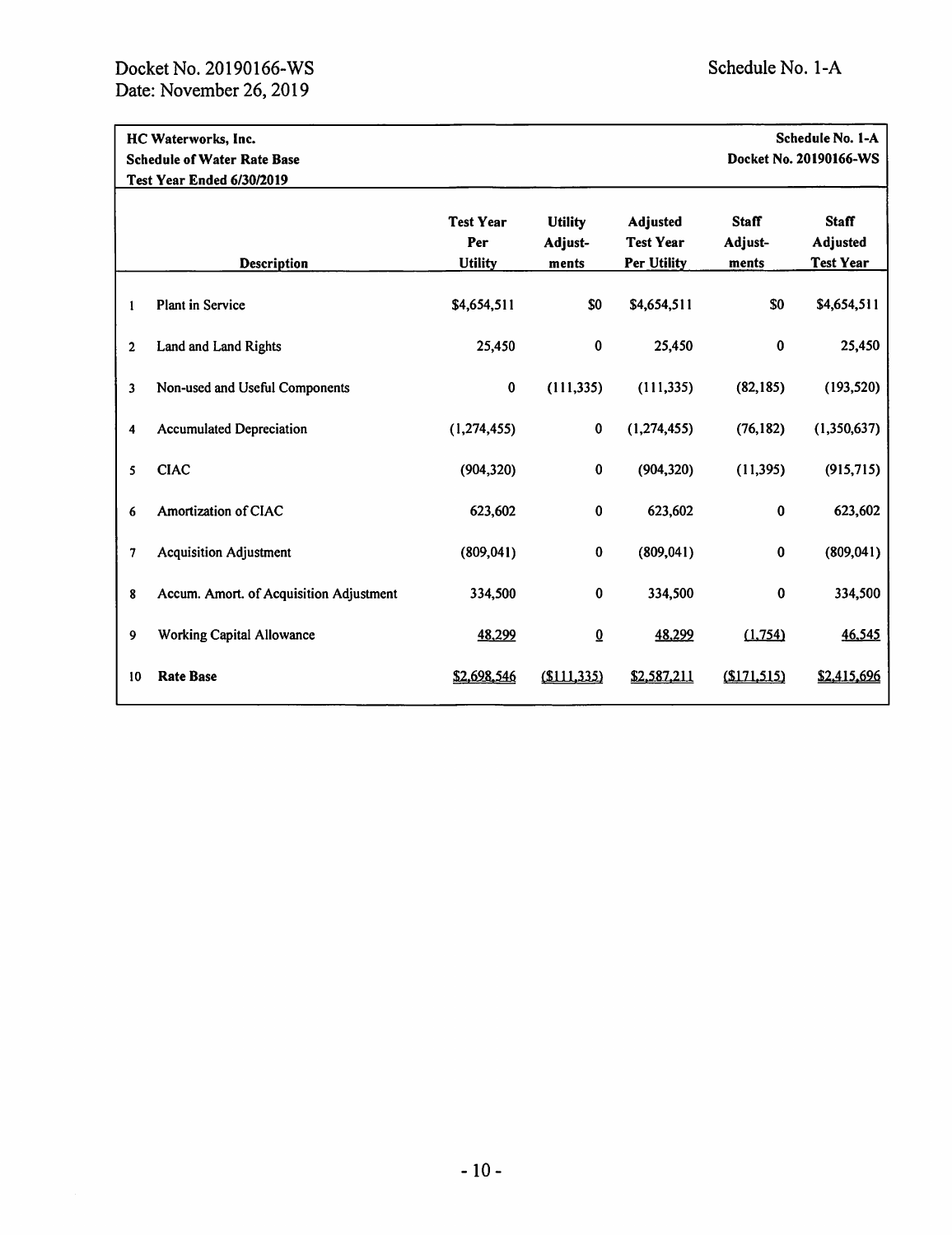$\mathcal{L}^{(1)}$  .

 $\sim 10^7$ 

|              | HC Waterworks, Inc.<br><b>Adjustments to Rate Base</b><br>Test Year Ended 6/30/2019 | <b>Schedule No. 1-B</b><br>Docket No. 20190166-WS |  |  |
|--------------|-------------------------------------------------------------------------------------|---------------------------------------------------|--|--|
|              | <b>Explanation</b>                                                                  | Water                                             |  |  |
|              | Non-used and Useful                                                                 |                                                   |  |  |
|              | To reflect net non-used and useful adjustment.                                      | (S82, 185)                                        |  |  |
|              | <b>Accumulated Depreciation</b>                                                     |                                                   |  |  |
| $\mathbf{1}$ | To reflect average balance.                                                         | (\$83,822)                                        |  |  |
| $\mathbf{2}$ | To make adjustment consistent with last rate case.                                  | 7,640                                             |  |  |
|              | Total                                                                               | (S76, 182)                                        |  |  |
|              | <b>CIAC</b>                                                                         |                                                   |  |  |
|              | To add test year CIAC.                                                              | <u>(\$11,395)</u>                                 |  |  |
|              | <b>Working Capital</b>                                                              |                                                   |  |  |
|              | To reflect 1/8 O&M.                                                                 |                                                   |  |  |
|              |                                                                                     |                                                   |  |  |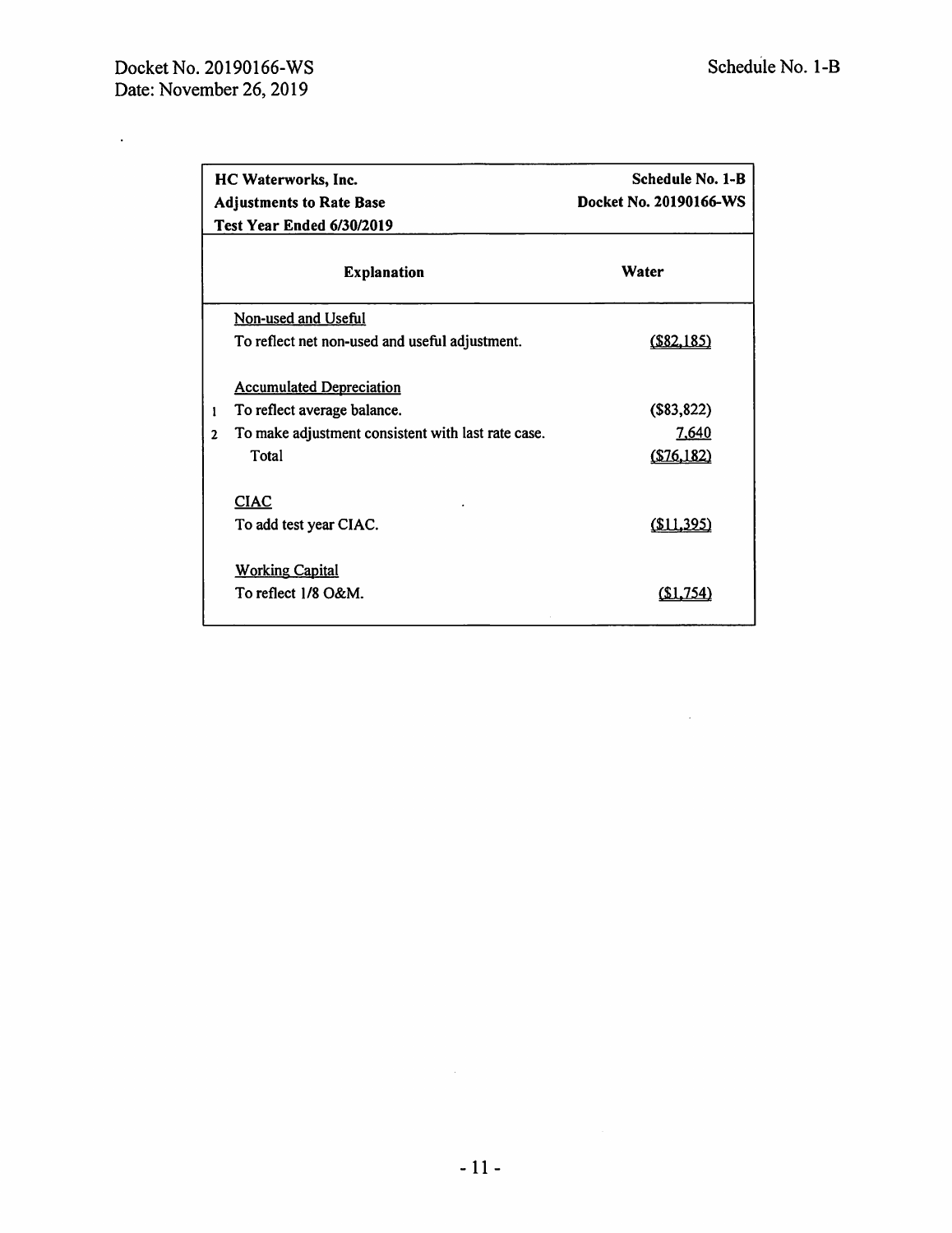|                | HC Waterworks, Inc.<br><b>Capital Structure-Simple Average</b><br>Test Year Ended 6/30/2019 |                         |                                     |                                 |                             |                                              |                              |                                | <b>Schedule No. 2</b><br>Docket No. 20190166-WS |
|----------------|---------------------------------------------------------------------------------------------|-------------------------|-------------------------------------|---------------------------------|-----------------------------|----------------------------------------------|------------------------------|--------------------------------|-------------------------------------------------|
|                | <b>Description</b>                                                                          | <b>Total</b><br>Capital | <b>Specific</b><br>Adjust-<br>ments | Subtotal<br>Adjusted<br>Capital | Prorata<br>Adjust-<br>ments | Capital<br><b>Reconciled</b><br>to Rate Base | Ratio                        | Cost<br>Rate                   | Weighted<br>Cost                                |
|                | <b>Per Utility</b>                                                                          |                         |                                     |                                 |                             |                                              |                              |                                |                                                 |
|                | Long-term Debt                                                                              | \$1,592,168             | \$0                                 | \$1,592,168                     | (\$92,041)                  | \$1,500,127                                  | 49.65%                       | 5.25%                          | 2.61%                                           |
| $\overline{2}$ | Short-term Debt                                                                             | 0                       | $\bf{0}$                            | 0                               | 0                           | 0                                            | 0.00%                        | 0.00%                          | 0.00%                                           |
| 3              | <b>Preferred Stock</b>                                                                      | 0                       | 0                                   | 0                               | 0                           | 0                                            | 0.00%                        | 0.00%                          | 0.00%                                           |
| 4              | <b>Common Equity</b>                                                                        | 1,578,675               | $\bf{0}$                            | 1,578,675                       | (91,261)                    | 1,487,414                                    | 49.23%                       | 9.67%                          | 4.76%                                           |
| 5              | <b>Customer Deposits</b>                                                                    | 36,034                  | 0                                   | 36,034                          | (2,083)                     | 33,951                                       | 1.12%                        | 2.00%                          | 0.02%                                           |
| 6              | Deferred Income Taxes                                                                       | <u>0</u>                | $\overline{0}$                      | ₫                               | ፬                           | $\overline{0}$                               | 0.00%                        | 0.00%                          | 0.00%                                           |
| 7              | <b>Total Capital</b>                                                                        | \$3,206,877             | \$0                                 | \$1,614,710                     | (\$185,385)                 | \$3,021,492                                  | 100.00%                      |                                | 7.39%                                           |
|                | Per Staff                                                                                   |                         |                                     |                                 |                             |                                              |                              |                                |                                                 |
| 8              | Long-term Debt                                                                              | \$1,592,168             | \$0                                 | \$1,592,168                     | (\$391,194)                 | \$1,200,974                                  | 49.72%                       | 5.25%                          | 2.61%                                           |
| 9              | Short-term Debt                                                                             | 0                       | $\bf{0}$                            | 0                               | 0                           | $\Omega$                                     | 0.00%                        | 0.00%                          | 0.00%                                           |
| 10             | <b>Preferred Stock</b>                                                                      | 0                       | $\bf{0}$                            | $\mathbf{0}$                    | 0                           | $\bf{0}$                                     | 0.00%                        | 0.00%                          | 0.00%                                           |
| 11             | <b>Common Equity</b>                                                                        | 1,578,675               | $\bf{0}$                            | 1,578,675                       | (387, 879)                  | 1,190,796                                    | 49.29%                       | 8.52%                          | 4.20%                                           |
| 12             | <b>Customer Deposits</b>                                                                    | 36,034                  | (4,316)                             | 31,719                          | (7, 793)                    | 23,925                                       | 0.99%                        | 2.00%                          | 0.02%                                           |
| 13             | Deferred Income Taxes                                                                       | $\overline{0}$          | Q                                   | $\overline{0}$                  | <u>0</u>                    | $\overline{0}$                               | 0.00%                        | 0.00%                          | 0.00%                                           |
| 14             | <b>Total Capital</b>                                                                        | \$3,206,877             | (\$4,316)                           | \$3,202,562                     | (\$786,866)                 | \$2,415,696                                  | 100.00%                      |                                | 6.83%                                           |
|                |                                                                                             |                         |                                     |                                 | <b>RETURN ON EQUITY</b>     | <b>OVERALL RATE OF RETURN</b>                | <b>LOW</b><br>8.52%<br>6.83% | <b>HIGH</b><br>10.52%<br>7.82% |                                                 |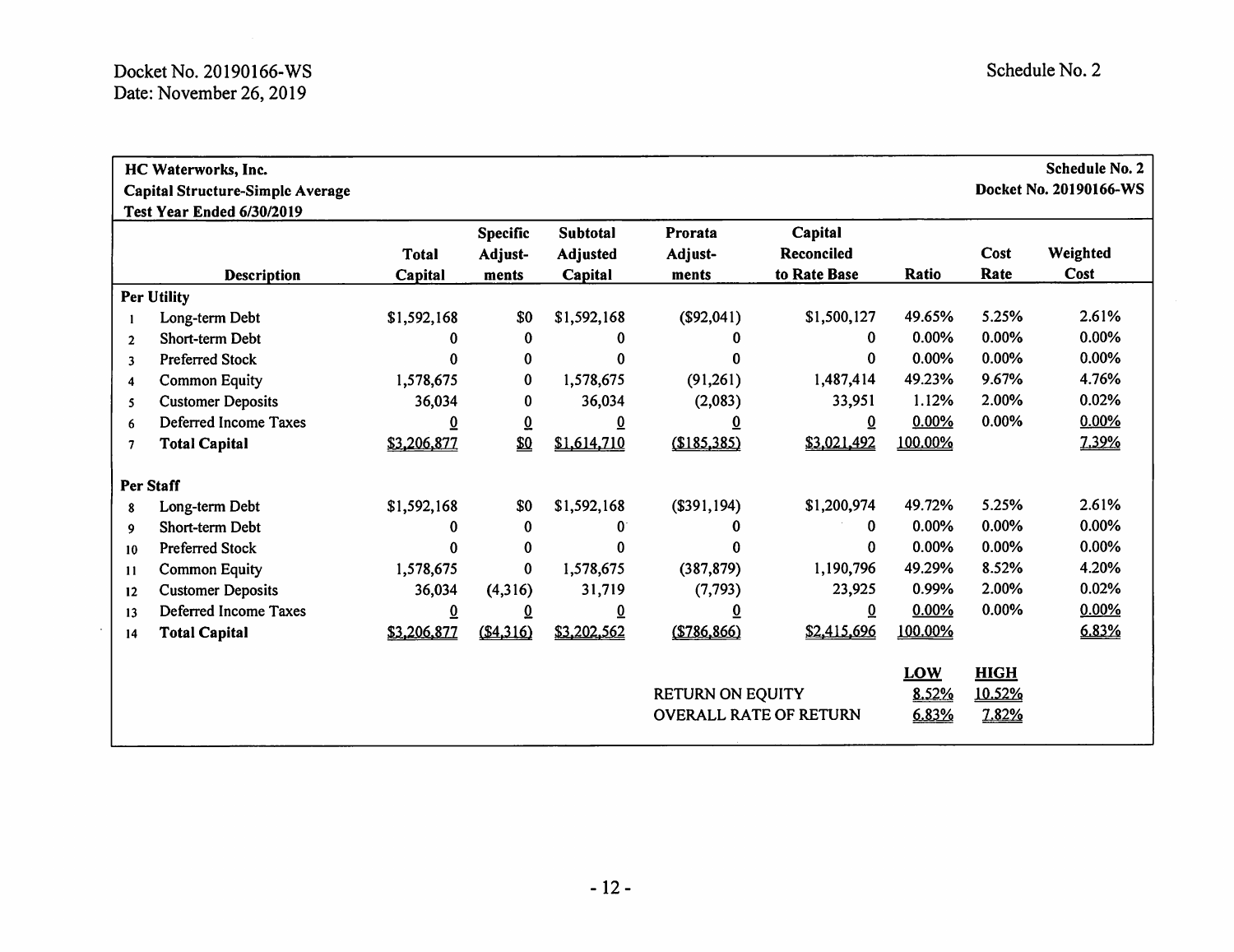|                          | Schedule No. 3-A<br>HC Waterworks, Inc.<br>Docket No. 20190166-WS<br><b>Statement of Water Operations</b><br>Test Year Ended 6/30/2019 |                                           |                                    |                                                           |                                  |                                              |                                   |                               |
|--------------------------|----------------------------------------------------------------------------------------------------------------------------------------|-------------------------------------------|------------------------------------|-----------------------------------------------------------|----------------------------------|----------------------------------------------|-----------------------------------|-------------------------------|
|                          | <b>Description</b>                                                                                                                     | <b>Test Year</b><br>Per<br><b>Utility</b> | <b>Utility</b><br>Adjust-<br>ments | <b>Adjusted</b><br><b>Test Year</b><br><b>Per Utility</b> | <b>Staff</b><br>Adjust-<br>ments | <b>Staff</b><br>Adjusted<br><b>Test Year</b> | <b>Revenue</b><br><b>Increase</b> | <b>Revenue</b><br>Requirement |
| 1                        | <b>Operating Revenues:</b>                                                                                                             | \$569,711                                 | \$137,384                          | \$707,095                                                 | \$137,384                        | \$569,711                                    | \$66,364<br>11.65%                | \$636,075                     |
| $\overline{2}$           | <b>Operating Expenses</b><br>Operation & Maintenance                                                                                   | 386,388                                   | \$0                                | 386,388                                                   | (14, 024)                        | 372,364                                      |                                   | 372,364                       |
| 3                        | Depreciation                                                                                                                           | 134,552                                   | 0                                  | 134,552                                                   | (17,318)                         | 117,234                                      |                                   | 117,234                       |
| 4                        | Amortization                                                                                                                           | (74, 935)                                 | $\bf{0}$                           | (74, 935)                                                 | $\pmb{0}$                        | (74, 935)                                    |                                   | (74, 935)                     |
| 5                        | Taxes Other Than Income                                                                                                                | 64,369                                    | 6,182                              | 70,551                                                    | (17, 111)                        | 53,440                                       | 2,986                             | 56,427                        |
| 6                        | <b>Income Taxes</b>                                                                                                                    | $\underline{0}$                           | $\overline{0}$                     | $\overline{0}$                                            | $\overline{0}$                   | $\overline{0}$                               | $\overline{0}$                    | $\overline{0}$                |
| $\overline{\mathcal{L}}$ | <b>Total Operating Expense</b>                                                                                                         | 510,374                                   | 6,182                              | 516,556                                                   | (48, 453)                        | 468,103                                      | 2,986                             | 471,090                       |
| 8                        | <b>Operating Income</b>                                                                                                                | \$59,337                                  | \$131,202                          | \$190,539                                                 | $($ \$88,931)                    | \$101,608                                    | \$63,378                          | \$164,985                     |
| 9                        | <b>Rate Base</b>                                                                                                                       | \$2,587,211                               |                                    | \$2,587,211                                               |                                  | \$2,415,696                                  |                                   | \$2,415,696                   |
| 10                       | <b>Rate of Return</b>                                                                                                                  | 2.29%                                     |                                    | 7.36%                                                     |                                  | 4.21%                                        |                                   | 6.83%                         |

 $\hat{\mathbf{v}}$ 

 $\mathcal{O}(\mathcal{A}^{\mathcal{A}})$  and  $\mathcal{O}(\mathcal{A}^{\mathcal{A}})$ 

 $\sim 0.1$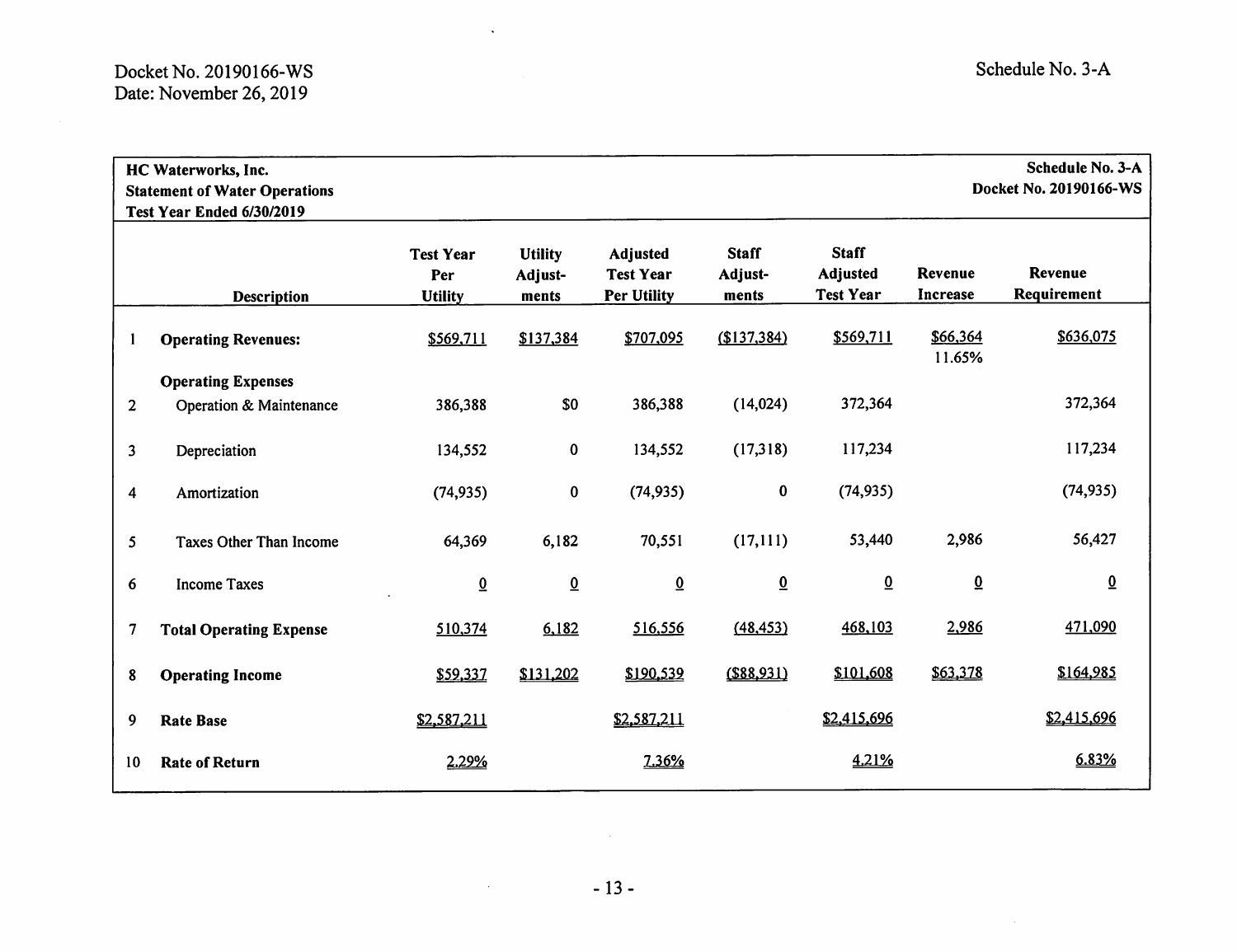$\hat{\mathcal{A}}$ 

|                | <b>Schedule 3-B</b><br>HC Waterworks, Inc.                     |                        |  |  |  |  |
|----------------|----------------------------------------------------------------|------------------------|--|--|--|--|
|                | <b>Adjustment to Operating Income</b>                          | Docket No. 20190166-WS |  |  |  |  |
|                | Test Year Ended 6/30/2019                                      |                        |  |  |  |  |
|                | <b>Explanation</b>                                             | Water                  |  |  |  |  |
|                | <b>Operating Revenues</b>                                      |                        |  |  |  |  |
|                | Remove requested interim revenue increase.                     | \$137,384              |  |  |  |  |
|                | <b>Operation and Maintenance Expense</b>                       |                        |  |  |  |  |
| 1              | To remove pro-forma chemical expense.                          | (\$3,473)              |  |  |  |  |
| $\overline{2}$ | To remove pro-forma purchased power expense.                   | (7, 262)               |  |  |  |  |
| 3              | To remove amortized rate case expense from current docket.     | (1, 486)               |  |  |  |  |
| 4              | Reduction to chemical and purchased power for EUW.             | (1, 803)               |  |  |  |  |
|                | Total                                                          | \$14,024               |  |  |  |  |
|                | Depreciation Expense - Net                                     |                        |  |  |  |  |
| 1              | To reflect accumulated depreciation adjustment from last case. | \$1,389                |  |  |  |  |
| 2              | To remove pro-forma depreciation expense.                      | (11, 449)              |  |  |  |  |
| 3              | To remove net depreciation on non-U&U adjustment above.        | (4,480)                |  |  |  |  |
|                | Total                                                          | (\$17,318)             |  |  |  |  |
|                | <b>Taxes Other Than Income</b>                                 |                        |  |  |  |  |
| 1              | RAFs on revenue adjustments above.                             | \$15,547               |  |  |  |  |
| $\mathbf{2}$   | To remove property taxes on non-U&U adjustment above.          | (1, 564)               |  |  |  |  |
|                | Total                                                          | (\$17,111)             |  |  |  |  |
|                |                                                                |                        |  |  |  |  |

 $\mathcal{A}^{\mathcal{A}}$